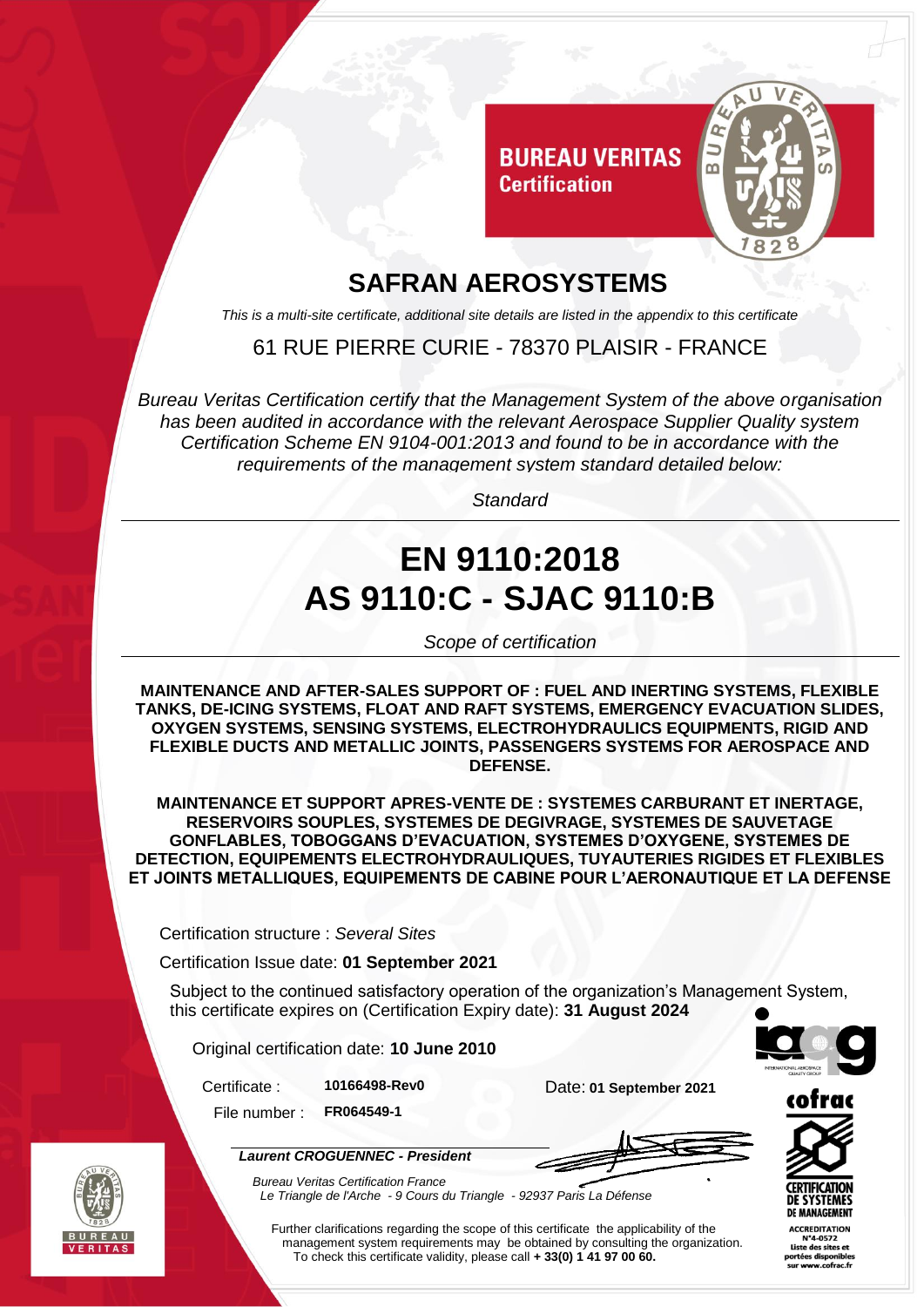

# **APPENDIX**

**Certification** 

## **SAFRAN AEROSYSTEMS**

*Standard*

#### **EN 9110:2018 AS 9110:C - SJAC 9110:B**

*Scope of certification*

| <b>Site</b>                                               | <b>Address</b>                                                                                                               | <b>Scope</b>                                                                                                                                                               |
|-----------------------------------------------------------|------------------------------------------------------------------------------------------------------------------------------|----------------------------------------------------------------------------------------------------------------------------------------------------------------------------|
| PLAISIR<br><b>HEADQUARTERS</b><br>(SAFRAN<br>AEROSYSTEMS) | <b>61 RUE PIERRE CURIE</b><br>78370 PLAISIR<br><b>FRANCE</b>                                                                 | CENTRAL FUNCTIONS, MANAGEMENT<br>OF THE COMPANY'S BUSINESS UNITS                                                                                                           |
| PLAISIR (SAFRAN<br><b>AEROSYSTEMS</b><br>SERVICES EUROPE) | <b>61 RUE PIERRE CURIE</b><br>78370 PLAISIR<br><b>IFRANCE</b>                                                                | MAINTENANCE AND AFTER-SALES SUPPORT<br>FOR AEROSPACE AND DEFENSE                                                                                                           |
| <b>PLAISIR (SAFRAN</b><br>AEROTECHNICS)                   | <b>61 RUE PIERRE CURIE</b><br>78370 PLAISIR<br><b>FRANCE</b>                                                                 | MAINTENANCE AND AFTER-SALES SUPPORT OF<br>OXYGEN SYSTEMS, SENSING AND SYSTEM<br><b>MANAGEMENT</b>                                                                          |
| <b>ROISSY PN2</b>                                         | <b>IMMEUBLE BUSINESS PARK</b><br><b>BÂTIMENT B3</b><br>165 RUE DE LA BELLE ETOILE<br>95700 ROISSY EN FRANCE<br><b>FRANCE</b> | MAINTENANCE AND AFTER-SALES SUPPORT OF<br>ACTUATIONS, COCKPIT AND LIGHTING<br>SYSTEMS, IN FLIGHT ENTERTAINMENT AND<br>WATER AND WASTE SYSTEMS FOR AEROSPACE<br>AND DEFENSE |
| <b>ARS</b>                                                | ZA DE CHEZ DEXMIER<br>16130 ARS<br><b>FRANCE</b>                                                                             | MAINTENANCE AND AFTER-SALES SUPPORT OF<br>EVACUATION, FLOATS, RAFTS AND OXYGEN<br>SYSTEMS FOR AEROSPACE AND DEFENSE                                                        |
| <b>DUBAI</b>                                              | PLOT NO: DLC-CL-1-WB14 & WB15<br>DUBAI WORLD CENTRAL FREE ZONE<br><b>DUBAI 644324</b><br>UNITED ARAB EMIRATES                | MAINTENANCE AND AFTER-SALES SUPPORT OF<br>ACTUATION, SEATS, AVIONICS, ELECTRICAL,<br>OXYGEN AND EVACUATION SYSTEMS FOR<br>AEROSPACE                                        |



Certificate : **10166498-Rev0** Date: **01 September 2021**



File number : **FR064549-1**

*Laurent CROGUENNEC - President*





Further clarifications regarding the scope of this certificate the applicability of the management system requirements may be obtained by consulting the organization. To check this certificate validity, please call **+ 33(0) 1 41 97 00 60.**

*Certification body address: Bureau Veritas Certification France*

*Le Triangle de l'Arche - 9 Cours du Triangle - 92937 Paris La Défense* 



**CERTIFICATION**<br>DE SYSTEMES **DE MANAGEMENT**